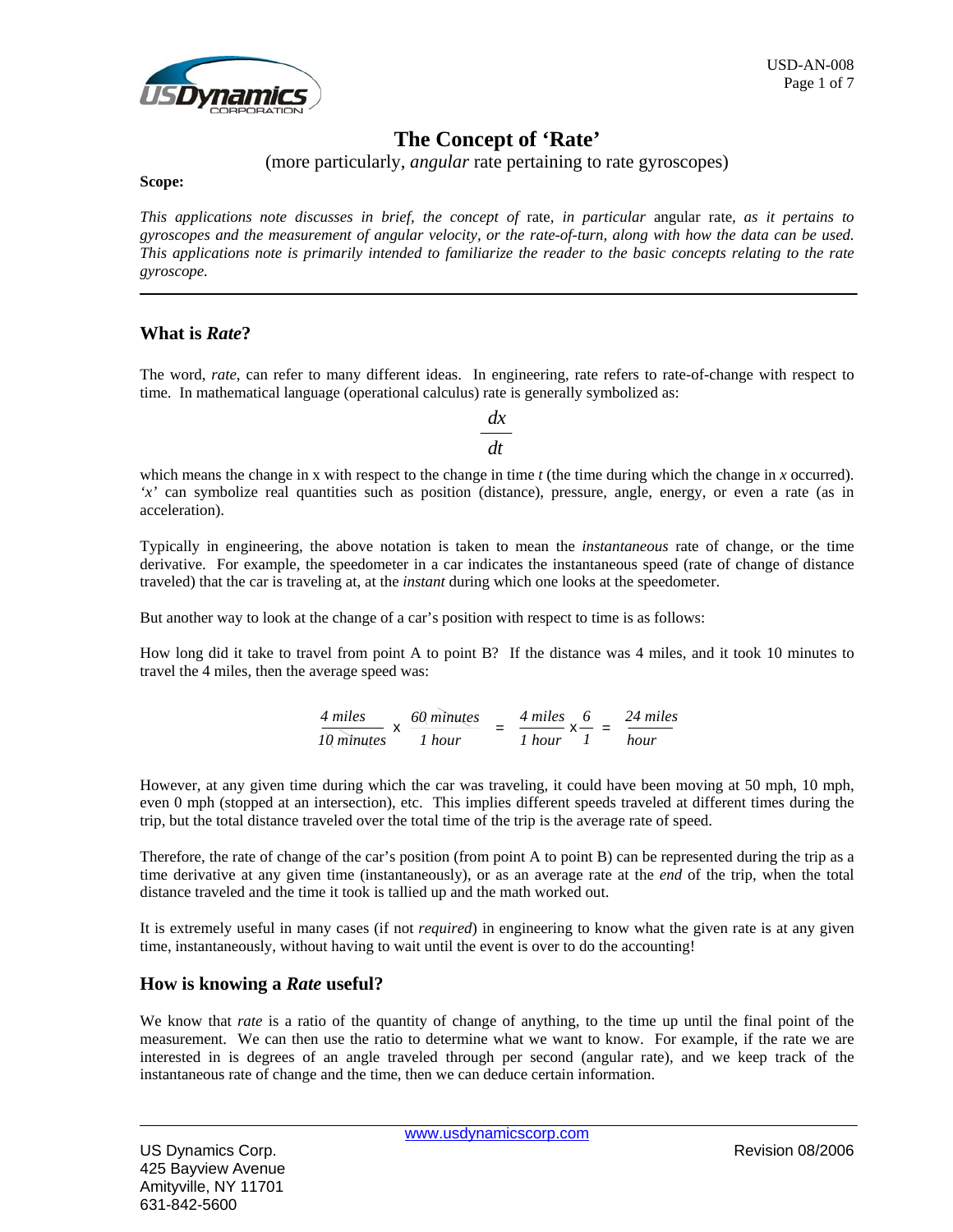

If the rate is 10° (or 10 of quantity *anything*) per second for one-half second, simple division shows the change in that half-second is 5°. If during the next half-second the rate increased to 15° per second, the change after one full-second is  $5^{\circ}$  + 7.5° = 12.5°. The ratio, or rate, is useful when the time during such change is accurately recorded, the total accumulated change (an increase in quantity) can be deduced.

*Note: Accumulating a quantity over time is known as integration in operational calculus, and is the inverse of differentiation!*

Therefore, the smaller one makes the time-slices for the purpose of the analysis, a more precise picture begins to appear. Operational calculus is designed to give that tool to engineering, where the time slices are considered to be infinitesimally small.

### **What about** *Rate* **Gyroscopes?**

A rate gyroscope is a sensor that measures rates-of-turn, or *angular* rates (angular velocity), instantaneously. Typical units of measure are degrees per second. The rate gyroscope will not sense linear movements or accelerations. Spinning mass rate gyroscopes sense an input torque (angular motion only) presented at its sensitive (input) axis, and react with a precession torque from its output axis. The precession torque moves the gyroscope gimbal, which has attached to it an electrical signal generator.

An example of how a rate gyroscope could be used is as follows:

If a ship's pilot is told by the captain to quickly turn the ship around (a 180° about-face), and the ship manages to make the turn in 10 seconds, the average rate of the turn was then,  $180^{\circ}/10 = 18^{\circ}/\text{second}$ .

However, suppose the ship's manufacturer warns that the rudder mechanism cannot take more than  $22^{\circ}$  per second during a maneuver. Then the pilot must make adjustments to the ship's speed *during* the maneuver to avoid damaging the ship's rudder. If he waits until the maneuver is complete and does the appropriate math to tell him that in-fact the ship made the turn of 180° in 10 seconds, he runs the risk of damage to the rudder if at *any* time during the maneuver the ship's rate of turn exceeds the 22° per second!

In this case, it is essential that the pilot has instantaneous rate-of-turn data available to him. A rate gyroscope is such an instrument designed to do this. Much like the speedometer in a car outputs the instantaneous rate of *linear* travel, the rate gyroscope outputs the instantaneous rate of turn (*angular* travel).



The figure above shows a ship in a 118 $^{\circ}$  turn. The ship travels through the 118 $^{\circ}$  arc in 10 seconds. Therefore, the ship's rate-of-turn or angular rate is 11.8° per second.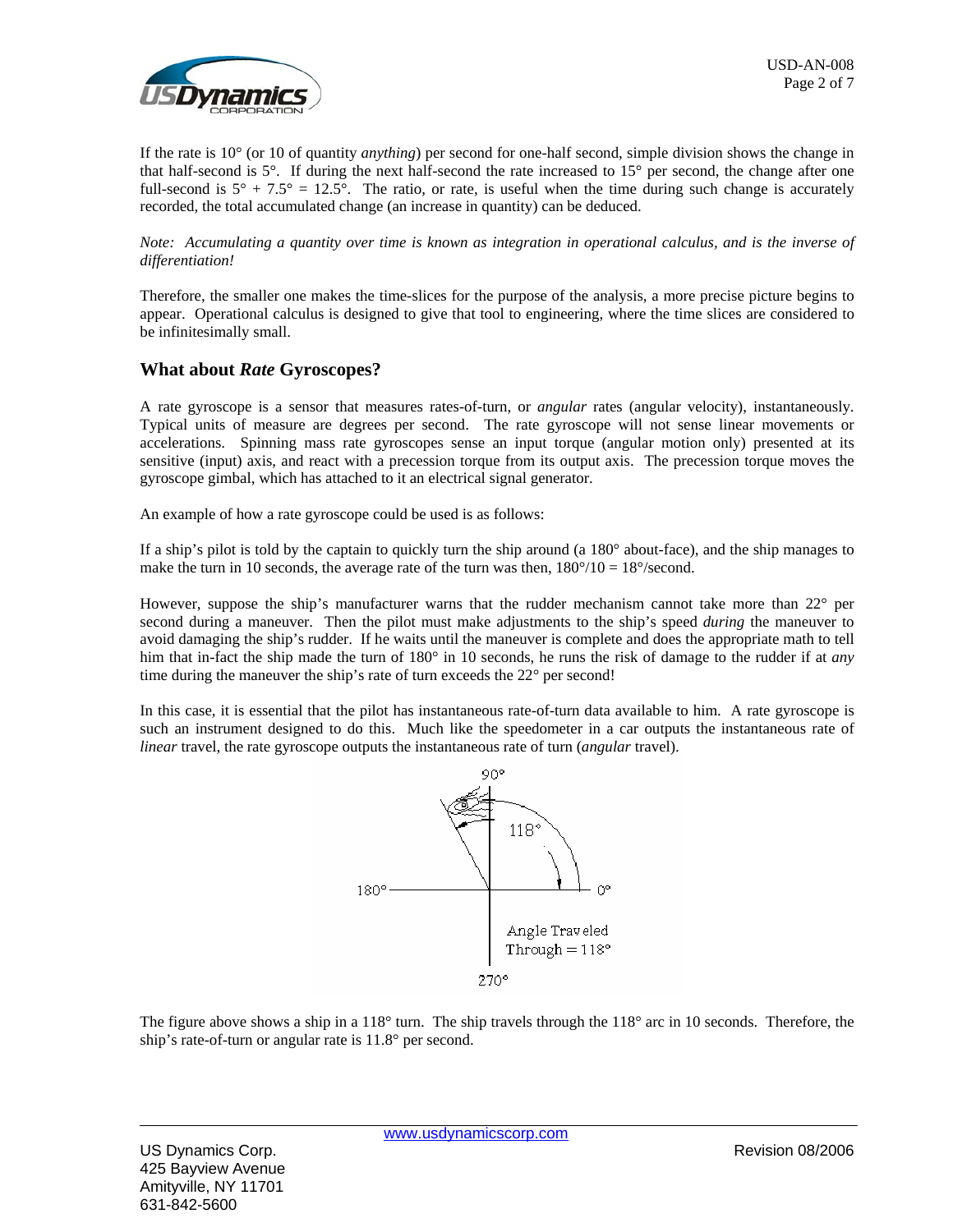

If the move took 10 seconds ... Plotted below is the angle vs. time.



Angular Rate =  $11.8^{\circ}/s$ 

Above shows a plot of the turning *angle* over time. If the turn is made at a constant rate, the slope of the line will be linear. The slope of the line is 11.8°/sec, which is the rate of change of the angle over time.



Above is a plot of *angular rate* over time. It also shows the constant angular rate. The slope of the line is 0, which is the rate of change of the angular rate. Here, there is a constant angular rate. Also the typical rate gyro output in units of millivolts (mV) per degree per second is shown on the secondary vertical axis. Here, the rate gyroscope output *scale factor* is 1 mV/°/sec.

Other more common uses for the rate gyroscope are in platform stabilization, precision steering of antennas, and controlling the speed of rotating objects. The rate feedback from rate gyroscopes can be used as direct feedback input to a servo system.

For example, if a radar antenna is required to rotate at a constant precise rate, a rate gyroscope can be used as the rate-of-turn feedback device. Therefore, if a disturbance such as the wind tends to push the antenna so as to either aid or impede the rotation of the antenna, the instantaneous feedback of rate from the rate gyroscope can be fed into a servo amp, which in turn can either decrease or increase the energy input for the antenna rotation actuator.

Another use for the rate gyroscope is in platform stabilization. If a platform is required to be horizontally stable, and is supported on an axle, the axle must be free to rotate in order to provide corrections for horizontal errors. If

US Dynamics Corp. Revision 08/2006 425 Bayview Avenue Amityville, NY 11701 631-842-5600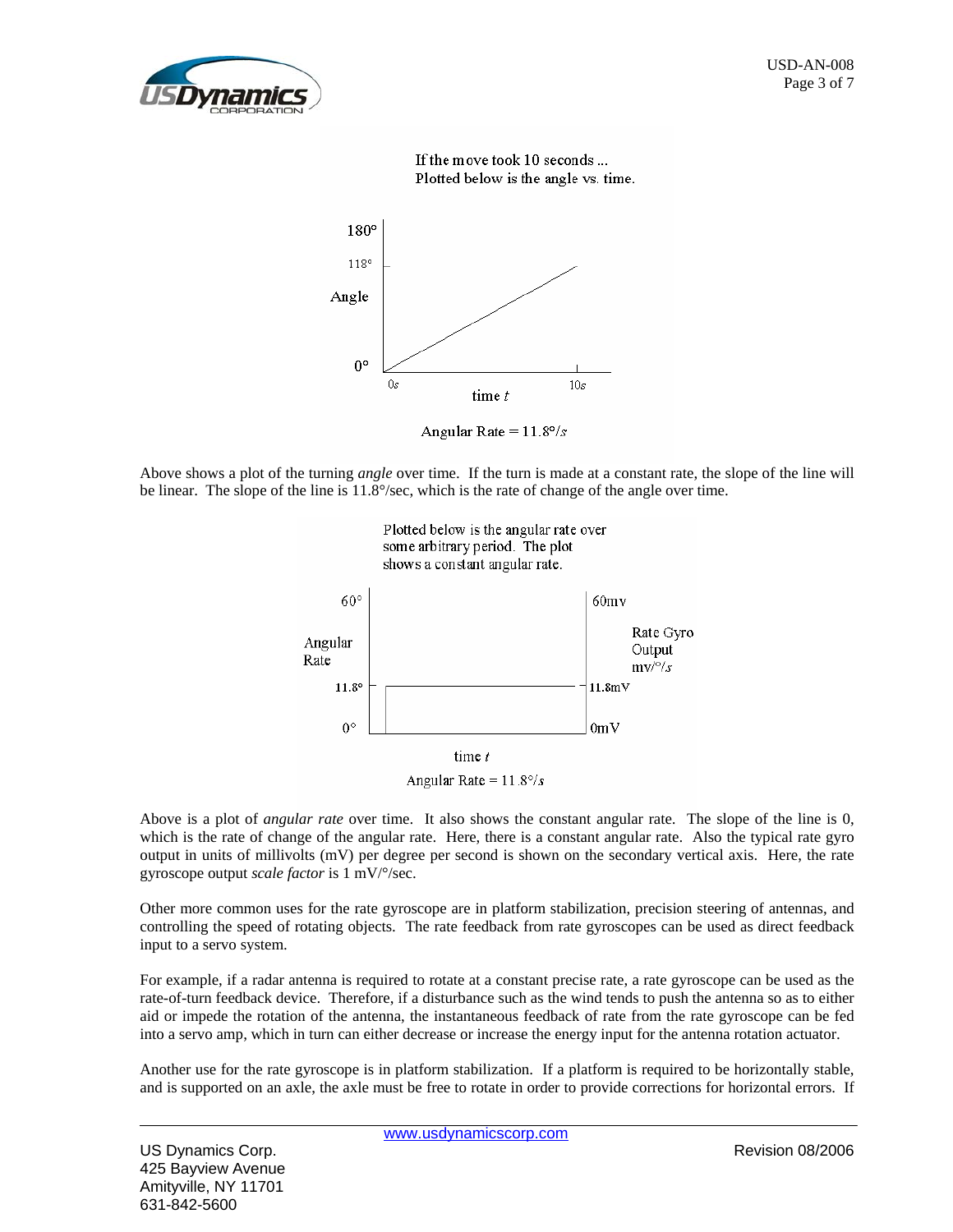

a rate gyroscope is affixed to the platform such that its sensitive axis is parallel to the axis of rotation of the platform's supporting axle, then any rotation of the platform with respect to inertial space will be detected. If a known horizontal reference is established, then any error from this reference can be reported by the rate gyroscope, and corrective motion applied to the platform.

Usually, the rate of platform turn-from-horizontal is used as feedback for a corrective motion system comprising a servo amp and a motor or other actuator. Here, the correction is applied on-the-fly in real-time, such that the platform maintains its horizontal reference position continuously.

# **How can the** *Rate* **Gyroscope output be used?**

Previously, an example of how the raw rate gyroscope data, which is simply the rate-of-turn or angular rate, could be used by a ship's pilot to monitor the turning rate of the ship much like a driver checks and manages the speed of a car. However, there is other information about angular quantities, such as angle and angular acceleration that can be extracted from the rate gyroscope's output.

If the rate gyroscope output data is fed into a system which can keep accurate track of time, then from that data one can determine how many degrees of arc has accumulated during the time of interest. This operation is called *integration*, where if a constant rate of turn is timed precisely, at any given time one can tell the exact degree of turn at any given time.

For example, for a constant rate gyroscope output representing  $45^{\circ}$  per second, over one and one-half seconds the turn is  $45^{\circ} + 22.5^{\circ} = 67.5^{\circ}$ .

If the output is not constant, an accurate computation can still be made if the time-slices used are small enough. Here, if for the first one-*quarter* second the rate was 20° per second, the second-*quarter* second, it was 40° per second, and the third-*quarter* second it was again 20° per second, the total degree of turn is;  $5^{\circ} + 10^{\circ} + 5^{\circ} = 20^{\circ}$ . Of course the smaller the time slice, the more accurate the result.

Therefore, the raw output data from the rate gyroscope can tell the user what the instantaneous rate-of-turn is. If the data is integrated over some time, one can tell how many degrees of arc of the turn have occurred.

A third use of the rate gyroscope output, in addition to providing the actual instantaneous rate of turn, and the integrated rate, or the accumulated degree of turn, is that the angular acceleration can be deduced.

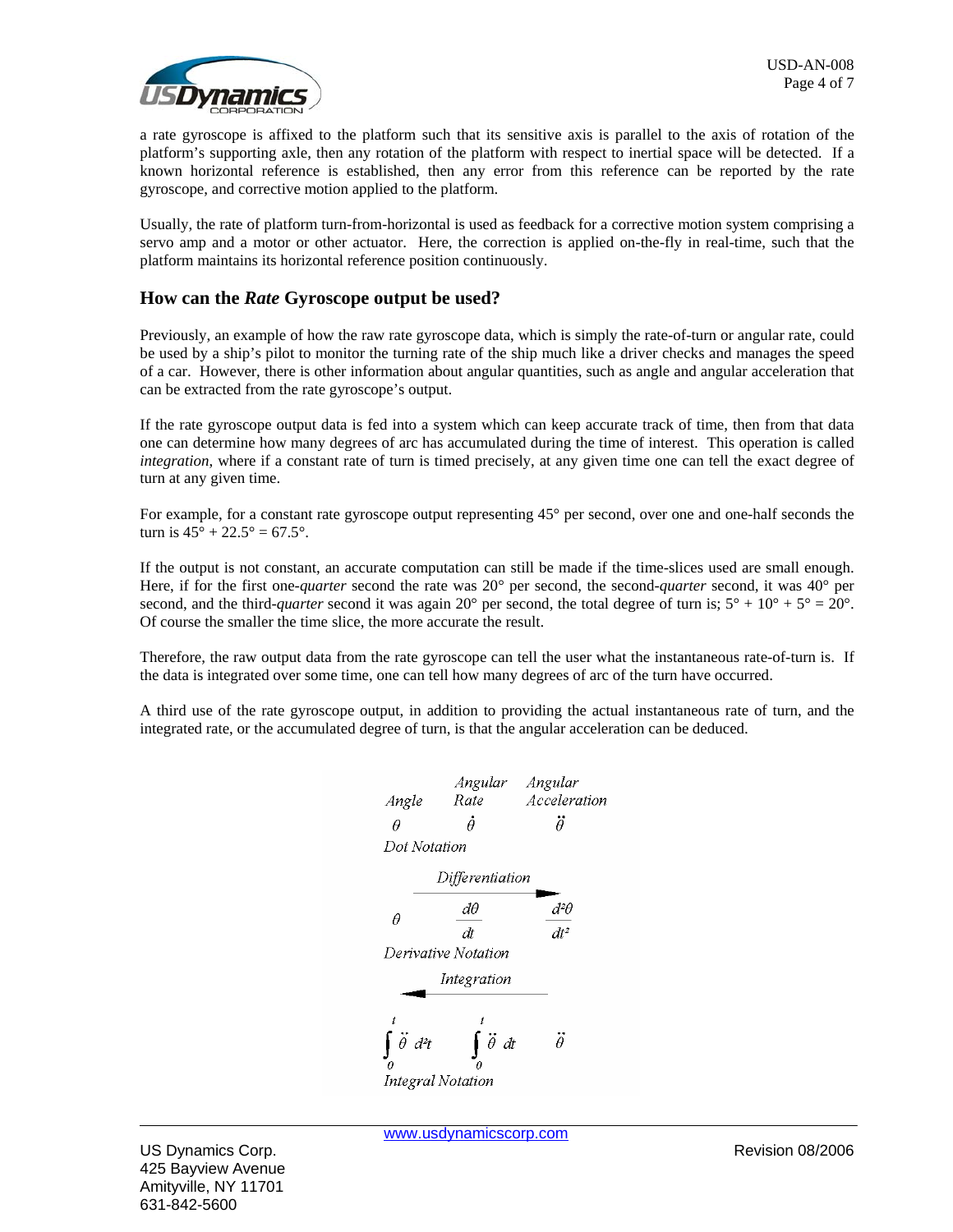

In the figure above, the operational calculus required to compute the angle traveled through, or the angular acceleration, from the rate gyroscope output is shown. If one *differentiates* the rate gyroscope output, the angular acceleration can be resolved. If one integrates the rate gyroscope output, the total accumulated angle traveled through can be resolved.

*Summary:*

*Using operational calculus,* 

*Integrate the angular rate = the accumulated angle Differentiate the angular rate = angular acceleration*

### **Can** *Rate* **Gyro output data be used, really?**

Operational calculus has been shown to allow the manipulation of rate gyro output data to obtain other information, such as angle (accumulated) or angular acceleration. The same operational calculus can be easily implemented in modern electronics.

Typically, solid-state operational amplifiers, or op-amps, are used in various circuits to perform the data manipulation. Here, the electronics and associated methodology is said to be *analog*, as opposed to doing like manipulations in digital computers or more commonly today, DSP's or microcontrollers. For the purposes of the discussion herein, typical basic analog electronics will be described.



The figure above shows an op-amp integrator. The graph on the left shows an input of a constant angular rate (or the amount of rate-of-change). The graph on the right shows an output from the integrator. The sloped line represents the *integrated* (accumulating) angle turned through.

Here, in real-time, the capacitor (C) charges between the resistor (R) and the output of the amplifier. Realistically however, if the constant rate continues indefinitely, the capacitor will charge to the level of the power supply from which the op-amp is powered. Note that real-time infers no time-slices. The process is continuous.

The sloped line on the graph on the right represents the *rate* of capacitor charging! Not to be confusing, but the sloped line is called the time-derivative of the angle traveled through! That is, for any time value picked on the

US Dynamics Corp. Revision 08/2006 425 Bayview Avenue Amityville, NY 11701 631-842-5600

www.usdynamicscorp.com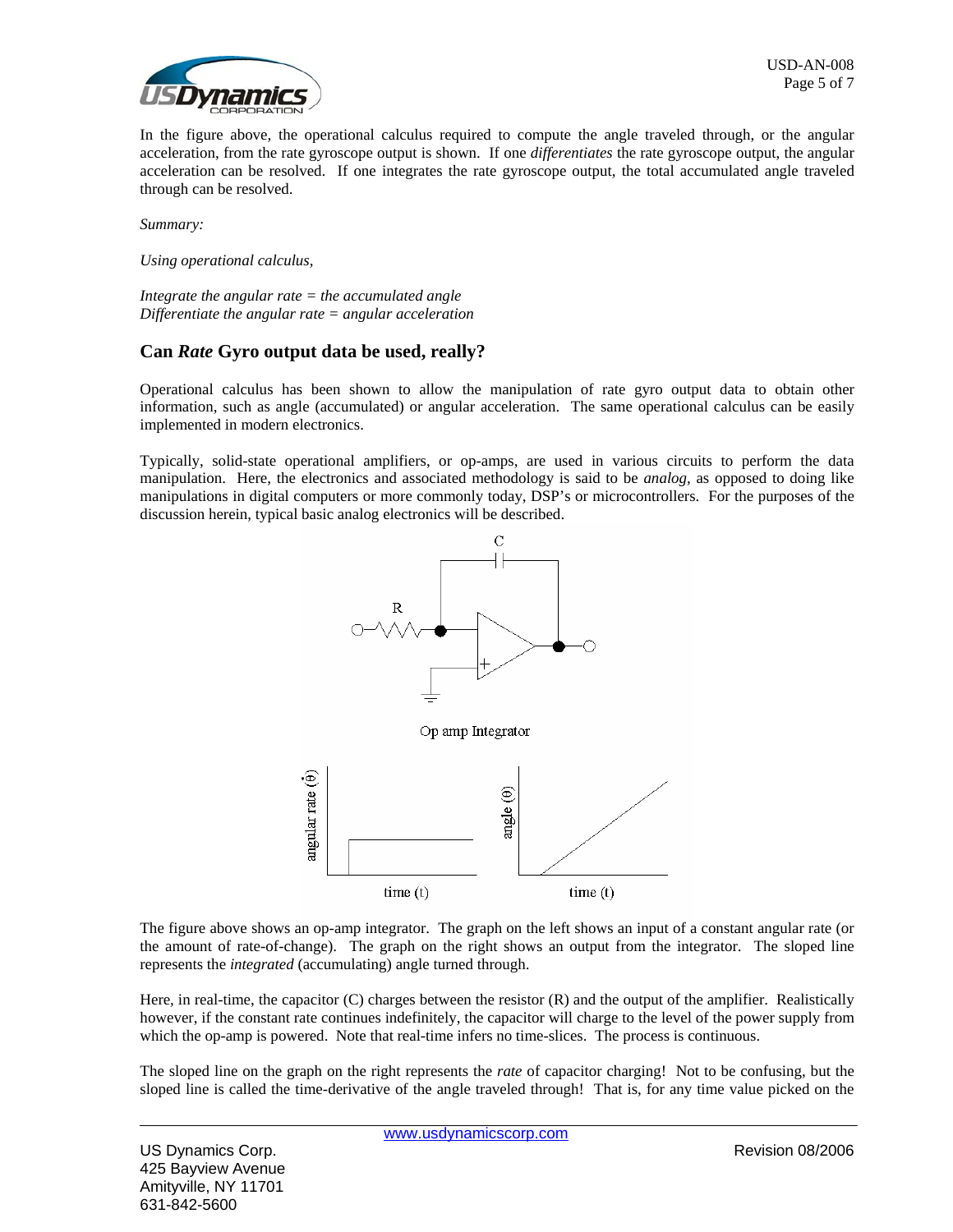

horizontal axis of the graph, the corresponding point on the vertical axis is the exact angle at that precise instant in time. Here, the reciprocal (*inverse*) property of the operational calculus is evident.



The figure above shows a basic op-amp differentiator. The graph on the left shows a constant accumulation of an angle traveled through, or of an angular rate. The graph on the right shows a differentiation of that accumulated angle, or the 'level' of the accumulating angle or angular rate.

In an op-amp differentiator like the one shown above, the input capacitor can only react to a change in input signal.

#### *Note: Capacitors block direct current DC, and pass alternating (changing) AC current.*

Therefore, the sloped line in the graph on the left representing the derivative of the angle at any given instant is converted to a constant level shown in the graph on the right. This means that the capacitor charges and discharges into the op-amp at a constant rate. The graph on the right is then the level of the charge/discharge cycle occurring continuously (as long as the rate of change of the input is linear [constant]), or the *amount* of the rate-of-change.

Of further use for the output of the rate gyroscope, one can differentiate the rate-of-change of a rate-of-turn to arrive at angular acceleration! The graphs would look like those in the op-amp differentiator figure above. The graph on the left however, would be labeled angular rate on the vertical, and the graph on the right, angular acceleration on the vertical.

*Note: A constant acceleration characteristic will give an ever increasing velocity. The acceleration when integrated will give velocity! (See the graphs for the op-amp integrator.)*

Using op-amps in analog circuitry, one can manipulate rate-of-turn data from a rate gyroscope to determine total accumulated angle traveled through by integration or the angular acceleration by differentiation. The rate gyroscope then becomes useful as a protractor (for determining angle) and an angular accelerometer for determining the angular acceleration.